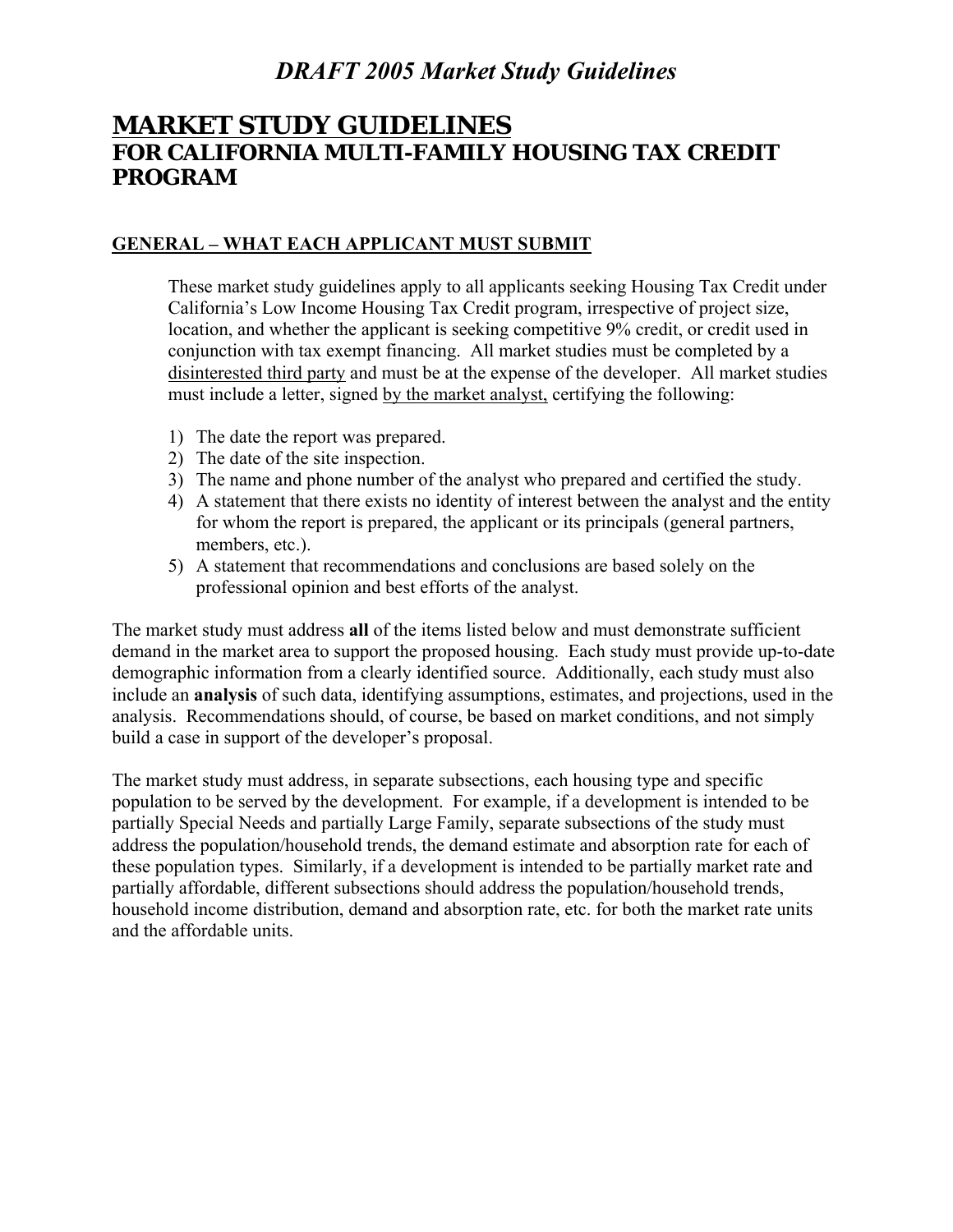#### **I. EXECUTIVE SUMMARY AND CONCLUSIONS**

Each market study must include a concise summary of the data, analysis and conclusions, including the following:

- A. A concise description of the site and adjacent parcels, particularly neighborhood housing. The description must include the project's name, street address (if available), city, county, zip code and census tract number.
- B. A brief summary of the project including the type of construction (new and/or rehabilitation), number of buildings, number and type of units, proposed rents and population served.
- C. A brief description of the market area, including a map delineating the market area.
- D. A precise statement of the analyst's opinion of Market Feasibility including the prospect for long-term performance of the property given housing, demographic trends and economic factors. The statement must include an estimate of the demand for each unit type in the expected year of market entry.
- E. A summary of market related strengths and/or weakness which may influence the subject development's Marketability-marketability, including, but not limited to, ,compatibility with surrounding uses, the appropriateness of the subject property's location, service amenities, on-site amenities, off-site amenities and their distance from the project, unit sizes and configuration, and number of units.
- F. A summary of the rent comparables, including their distance from the project, population served, number of units by bedroom size, rent by unit size, service and onsite amenities.
- G. A summary of the existing and planned affordable housing developments in the market area including names, type of affordable project, whether existing or planned, distance from the proposed development, population served, number of units by bedroom size, rent by unit size and the service and site amenities.
- H. A precise statement of key conclusions reached by the analyst, supported by the data contained in the market study. These conclusions must include:
	- A summary of positive and negative attributes and issues that will affect the property's performance and lease-up, points that will mitigate or reduce any negative attributes, and any recommendations and/or suggested modifications to the proposed project.
	- An evaluation of the proposed development, given the target population and market conditions. This evaluation should include market justification for the proposed development, including the proposed rents by unit and population type, estimated absorption rate, and should further evaluate the proposed unit, development, and locational amenities given the market.
	- An objective review of past, present, and future demographic and economic trends in the defined market area and include an estimate of how the proposed development will be integrated into the market area based on existing rental comparables and anticipated pipeline additions to the rental base.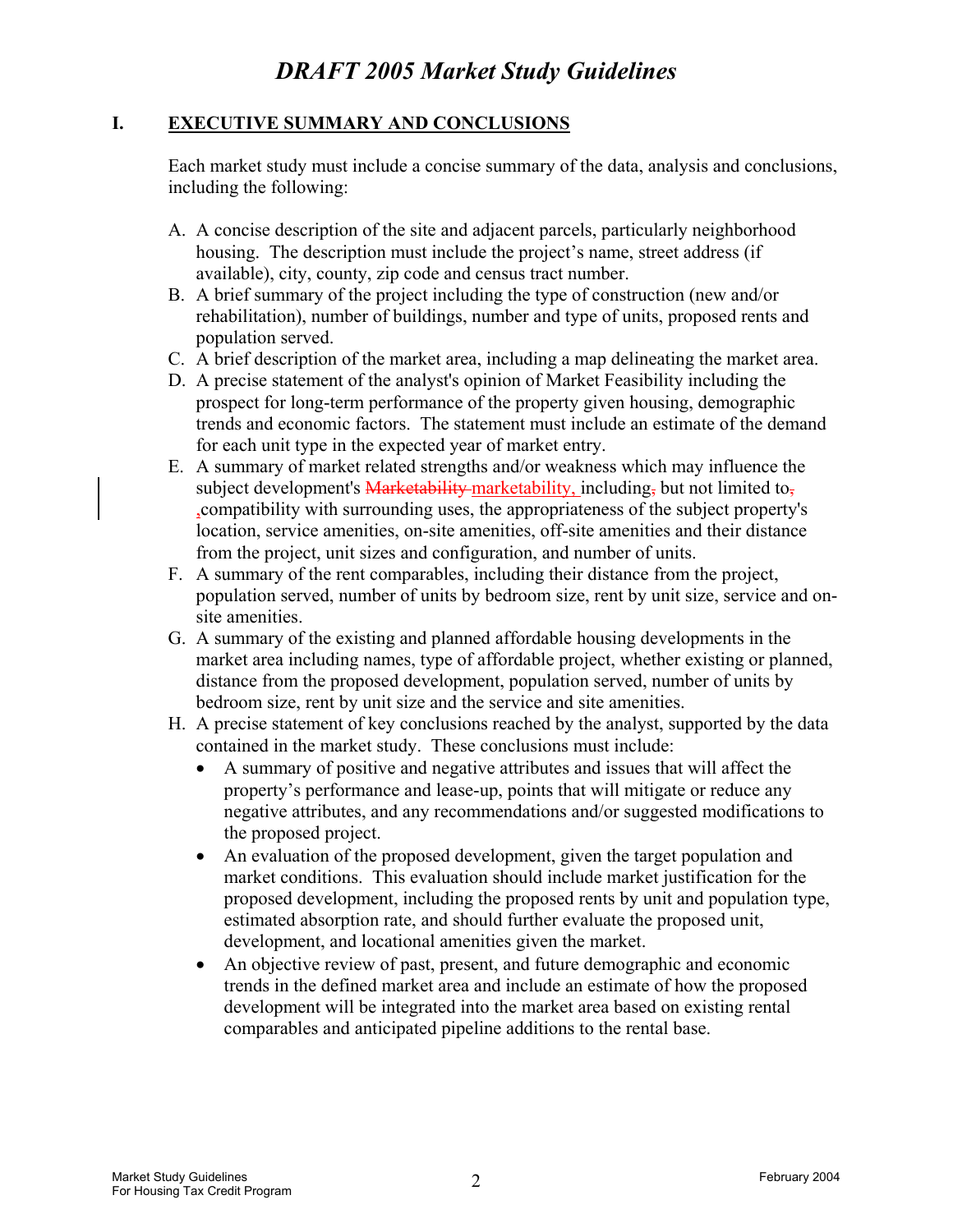#### **II. PROJECT DESCRIPTION**

The market study must include a project description to show the analyst's understanding of the project at the point in time the market study is undertaken. The project description must include:

- A. Sponsor's name and the Development's Location (**including color photos**). A detailed description of the location including closest streets, number of acres, and a map indicating site configuration and contiguous land use and zoning
- B. Total proposed project units and total tax credit units by: number of bedrooms and baths, income limit as a percent of AMI, unit size in square feet, and utility allowances for tenant paid utilities.
- C. Description of the project's Target Population and Occupancy Type (family, elderly, special needs, etc.).
- D. Whether the project will be a New Construction and/or Rehabilitation.
- E. Developer's projected dates for construction start and completion, and start of preleasing.
- F. Tenant paid utility schedule and source of that schedule.
- G. Description of: the number of buildings, design (walk-up, elevator, etc.), and number of stories, unit and common amenities, site amenities and parking. For rehabilitation projects provide a description of the methodology for the rehabilitation and detailed information regarding the scope of work. The status or date of architectural plans and name of the architect should be referenced. A copy of the floor plans and elevations should be included as an appendix to the report.
- H. For rehabilitation proposals, current occupancy levels, operating expenses and rents being charged, identification of any existing assisted housing program at the property such as Section 8, Section 202, Section 811, BMIR, Section 236, etc., and tenant incomes, if available.

#### **III. DELINEATION OF MARKET AREA**

Identify and define the geographic market area from which potential renters are expected to come. This section shall include the following:

- A. Definitions of the Primary (PMA) and Secondary (SMA) Market Areas (including a map which clearly delineates the areas) and an explanation of the basis for the boundaries of the PMA and SMA. Identification of the PMA and SMA boundaries by census tracts, jurisdictions, street names, or other geography forming the boundaries. A reasonable rationale for the suggested PMA that takes into account political and natural boundaries, experience of nearby comparable developments, etc. Also define the larger geographic area in which the PMA is located (i.e. city, county, MSA, etc.).
- B. A scaled for distance map of the suggested market area that identifies the proposed development, the comparable rental developments, and locational amenities, including but not limited to the closest transportation linkages, shopping, schools, medical services, public transportation, and other services such as libraries, community centers, banks, etc. In situations where it is not feasible to show all the amenity categories on a map, the categories may be addressed in the narrative.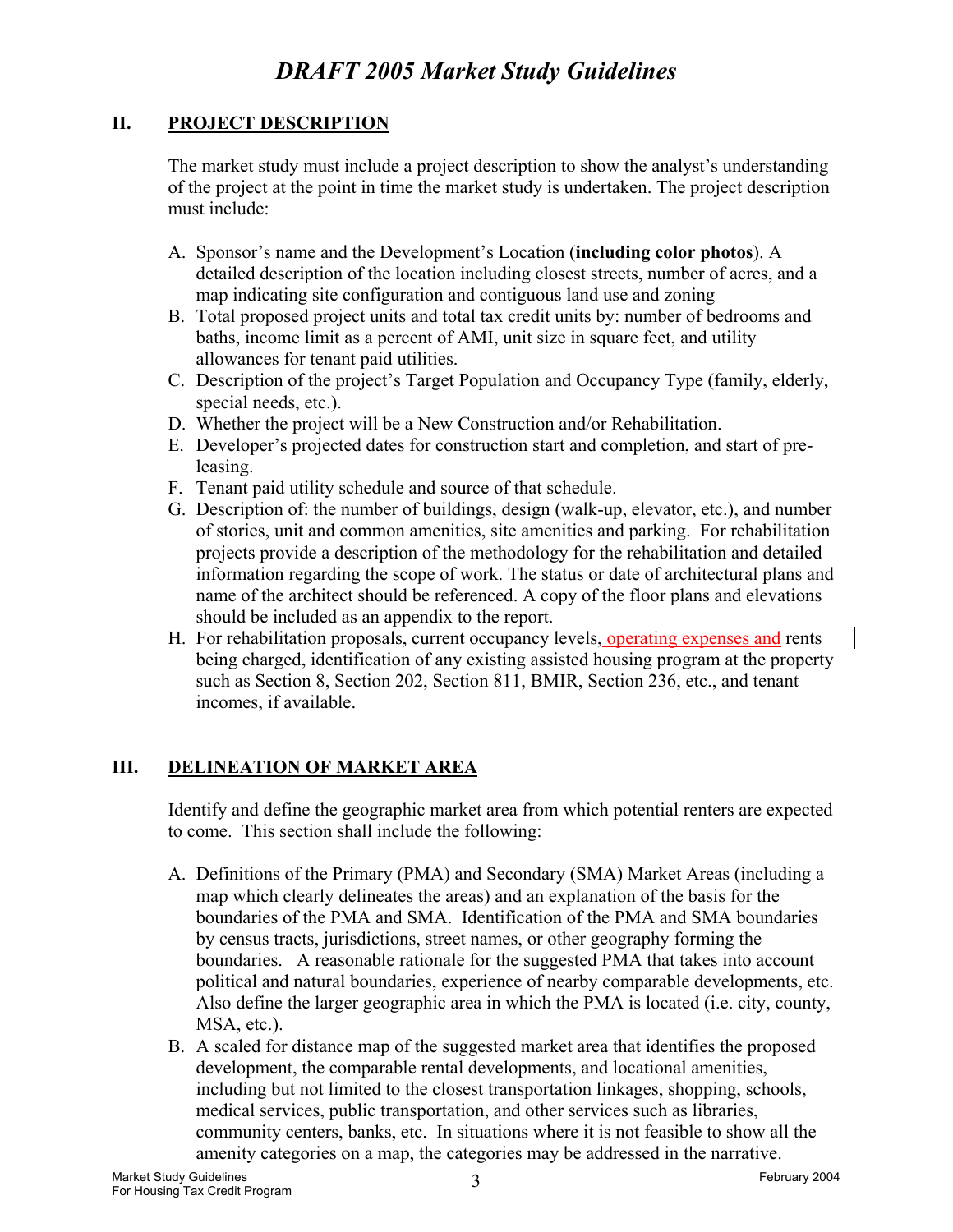- C. A Ddescription of the site characteristics including its size, shape, general topography and vegetation and proximity to adverse conditions.
- D. Photographs of the site and neighborhood.
- E. Describe and evaluateDescription and evaluation of the visibility and accessibility of the site.
- F. Information or statistics on crime in the Primary Market Area relative to data for the overall area. Address any local perceptions of crime or problems in the Primary Market Area.

#### **IV. MARKET AREA ECONOMY**

For all proposals except elderly, provide data and analysis on the employment and economy of the PMA to give an understanding of the overall economic health of the PMA. List sources for the data and methodology for the analysis.

- A. Provide a description of employment by industry sector (numbers and percentages) for the Primary Market Area or smallest geographic area available that includes the Primary Market Area and compare the data to the larger geographic area, e.g. the city, county, labor market area, or MSA.
- B. List major employers in the PMA, the type of business and the number employed and compare the data to the larger geographic area (i.e. MSA, County, Secondary Market Area, etc.). Outline any anticipated expansions, contractions in their workforces, as well as newly planned employers and their impact on employment in the PMA.
- C. Show the historical unemployment rate for the last ten years (or other appropriate period) for the PMA and compare to the larger geographic area (i.e. MSA, County, Secondary Market Area, etc.). Provide total workforce figures and number and percentage unemployed.
- D. Show employment growth over the same period or a more recent, shorter period (last 5 years). Compare to the larger geographic area.
- E. Comment on trends for employment in the PMA in relation to the subject.
- F. If relevant, comment on the availability of affordable housing for employees of businesses and industries that draw from the PMA.
- G. Provide a breakdown of typical wages by occupation.
- H. Relate the available employment to the project's target population.
- I. When available, provide commuting patterns for workers such as how many workers in the PMA commute from surrounding areas outside the PMA.

#### **V. POPULATION, HOUSEHOLD AND INCOME TRENDS**

Provide the following demographic information for **both** the PMA and the SMA or minor civil division (city, village, township, etc.) in which the proposed project will be located. Projections must be prepared by one of the national proprietary data providers, for example, ESRI, Claritas, etc. U.S. Census data, unless current, is only acceptable as historical data. If the market analyst does not agree with these projections, an explanation of the reasons for the disagreement must be provided, along with substitute projections. Population and households should be projected to the estimated time of market entry (generally two years from the year of application) and for five years from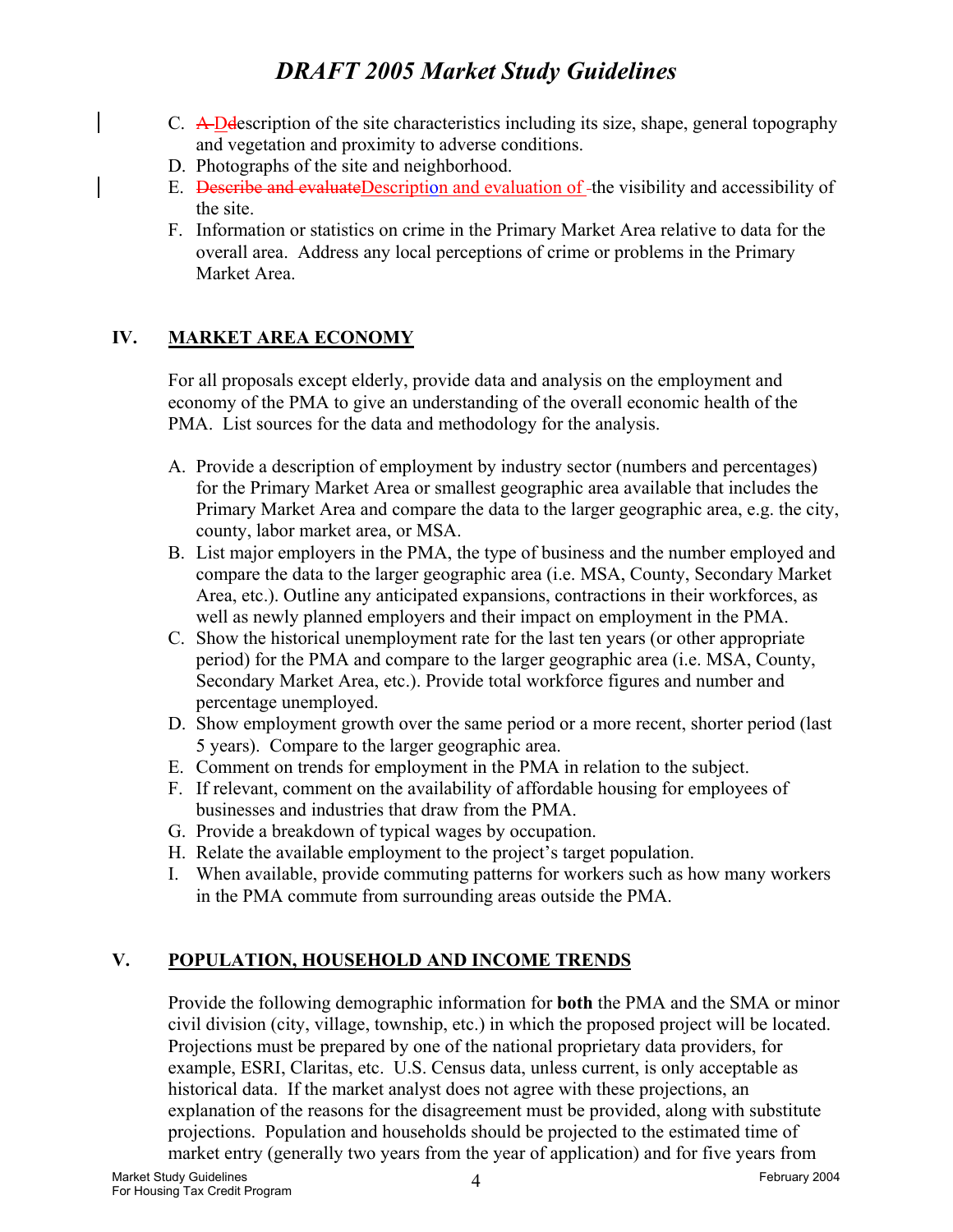the year of application. For elderly proposals, data should be based on households that are most likely to need one of three types of senior-restricted housing: independent living, congregate care and assisted living ages 65 years plus. Although the statutory requirement is younger, for purposes of the market study, TCAC requires the use of age 65+ households, since it more typically reflects the move-in age of tenants for elderly developments. Indicate the source for all data, provide a methodology for estimates and provide an analysis of trends indicated by the data.

- A. Population Trends:
	- 1. Total Population.
	- 2. Population by age group.
	- 3. Number of elderly and non-elderly**.**
- B. Household Trends:
	- 1. Total number of households.
	- 2. Household by tenure; that is, the number of owner and renter households by elderly and non-elderly.
	- 3. Average household size.
	- 4. Renter households by number of persons in the household.
- C. Income Trends:
	- 1. Estimate of household incomes in \$5,000 or \$10,000 increments, by household size and by tenure. Elderly proposals should reflect the income distribution of elderly households only.
	- 2. Provide the reasonable assumptions upon which the income projections are based.

#### **VI. DEMAND ESTIMATE:**

In calculating demand, the analyst shall use the applicable incomes and rents in the development's tax credit application. The estimated demand must be based upon current households and projected household growth. Assume that market rate households will spend up to 30% of their income for gross rent, and lower income households up to 40% for their gross rent. Demand should be calculated for each proposed rent level and each apartment type bedroom size. Income qualified households should not be double counted.

Demand calculations may be performed for both the PMA and the SMA. However, only the demand from the PMA will be considered in meeting the requirement of showing adequate demand, unless an estimate of the proportion of renters moving into the PMA from outside of the PMA can be provided based on surveys of initial move-in renters of similar housing type projects. An outline of any survey(s) used to derive this estimate must be included in the Appendix.

Section A-C below is an example of a demand analysis. Reliable local sources are preferable to regional sources. *TCAC staff should be able to reconstruct your estimate of demand – step by step. The percentages used are for example only - market studies must use percentages based upon actual market data and/or other reliable sources.*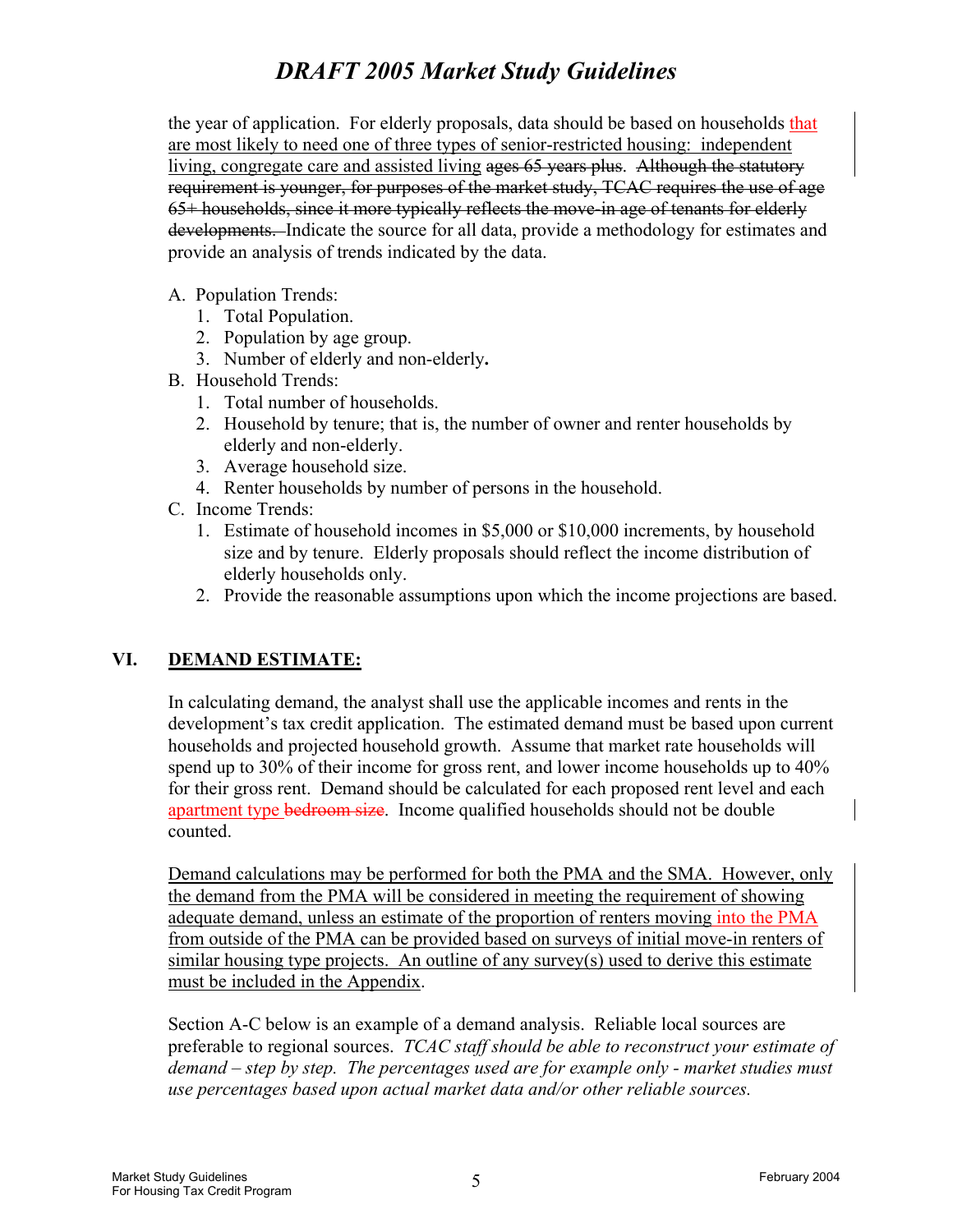|                                   | 1.                                                                | Number of existing households for current year.      | 40,000                        |
|-----------------------------------|-------------------------------------------------------------------|------------------------------------------------------|-------------------------------|
|                                   | 2.<br>Number of renters.                                          |                                                      | $40,000 \times 30\% = 12,000$ |
|                                   | 3.<br>Number of appropriate sized households                      |                                                      | $12,000 \times 33\% = 4,000$  |
|                                   | $\overline{4}$ .<br>Number of income-qualified renter households. |                                                      | $4,000 \times 18\% = 720$     |
|                                   | 5.                                                                | Movership or turnover rate. (Using identified,       |                               |
|                                   |                                                                   | reliable data sources, estimate the percentage of    |                               |
|                                   |                                                                   | renter households that move into different rental    |                               |
|                                   |                                                                   | units in a given year.)                              | $720 \times 35\% = 252$       |
|                                   | 6.                                                                | Estimated annual demand from existing rental         |                               |
|                                   |                                                                   | households.                                          | 252                           |
| Demand from New Households:<br>В. |                                                                   |                                                      |                               |
|                                   | 1.                                                                | Estimate the number of new, additional renter        |                               |
|                                   |                                                                   | households by the time the project enters the market |                               |
|                                   |                                                                   |                                                      |                               |
|                                   |                                                                   |                                                      | 200                           |
|                                   | 2.                                                                | Estimate the annual growth. This is the number of    |                               |
|                                   |                                                                   | new households divided by the number of years        |                               |
|                                   |                                                                   | between the current household number and the         |                               |
|                                   |                                                                   | market entry number.                                 | $200 \div 2 = 100$            |
|                                   | 3.                                                                | Number of appropriately sized households             | $100 \times 25\% = 25$        |
|                                   | 4.                                                                | Number of income-qualified renter households.        | $25 \times 18\% = 5$          |
|                                   | 5.                                                                | Estimated annual demand from new households.         | 5                             |

A. Demand From Existing Households for a given bedroom size and rent level:

Total annual demand from existing and new renter households:  $252 + 5 = 257$ 

C. Demand from Commuters (Optional – for use when appropriate):

Certain PMAs may show insufficient demand from calculations based on residents, specifically those with a combination of one or more of the following: 1) highincome resident population, 2) high housing costs and 3) a low renter population base (statewide, 43% of all households are renter households). There are seven counties where these factors are prevalent: Santa Clara, San Mateo, San Francisco, Marin, Contra Costa, Alameda and Santa Cruz. There is anecdotal evidence to support the assertion that low-income housing projects in these counties, and possibly other similar smaller communities throughout California, have a substantial need and demand for low-income housing projects. For family or non-targeted units in these kinds of PMAs, the analyst may choose to include a calculation of demand from households where one or more wage earners live outside the PMA but commute into it for employment purposes. Staff will be the final arbiter regarding the appropriateness of using this demand model for a PMA.

| 1. Current Civilian Employment in the PMA.           | $112,500$ employees |
|------------------------------------------------------|---------------------|
| Typically, employment by industry, including average |                     |
| or median wage for that industry, in the PMA.        |                     |
| Suggested Sources: EDD, BLS, Commercial Data         |                     |
| Providers.                                           |                     |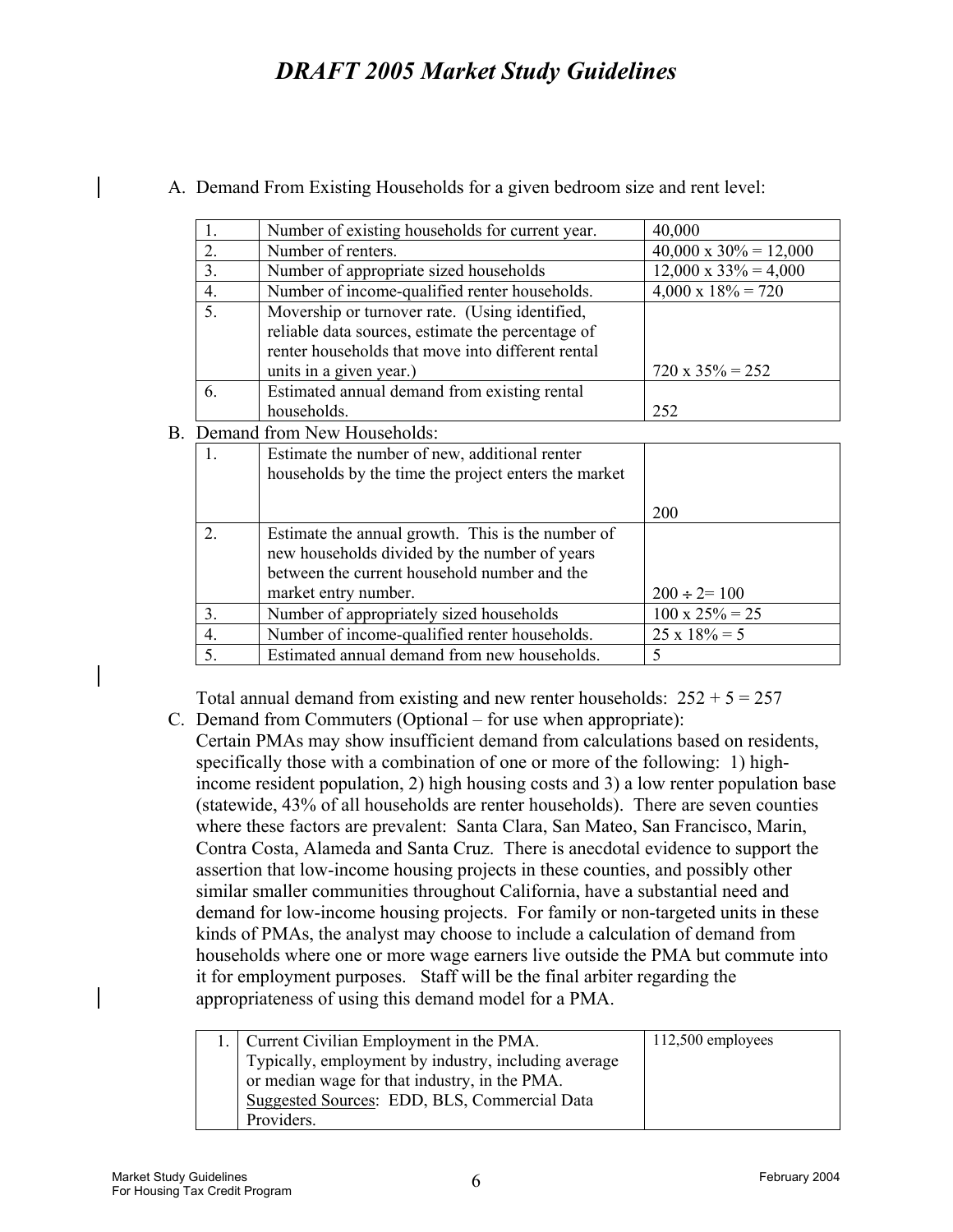| 1A. | Calculate Employment in PMA in Year of Market Entry      | $112,500 \times 1.03 = 115,875$<br>employees           |
|-----|----------------------------------------------------------|--------------------------------------------------------|
|     | (Optional).                                              |                                                        |
|     | Base employment can be grown for a number of years       |                                                        |
|     | without the necessity of changing other assumptions.     |                                                        |
| 2.  | Income Qualifying Employees.                             | $\overline{115,875 \times 25\%} = 28,969$<br>employees |
|     | Assume that employment wage distribution is              |                                                        |
|     | approximately normally distributed around the mean or    |                                                        |
|     | median within each industry.                             |                                                        |
| 3.  | Income Qualifying Households.                            | $28,969 \div 1.64 = 17,664$<br>households              |
|     | Employment must be reduced to households. Use            |                                                        |
|     | household or family data that shows number of            | $\div$ County # or $\div$ 1.58                         |
|     | employed persons in households or families in the        | Default for State Average #                            |
|     | county or statewide.                                     | of Workers per Family)                                 |
|     | Suggested sources: Counting California, EDD.             |                                                        |
| 4.  | Income Qualifying Commuter Households.                   | $17,664 \times 55\% = 9,715$<br>households             |
|     | Only commuters with commute distances in excess of 8     |                                                        |
|     | miles will be prompted to move closer to a job. The      |                                                        |
|     | percentage factor used will represent those employed     |                                                        |
|     | within the PMA who commute more than 8 miles to          |                                                        |
|     | work. Note, commute time data can be used instead,       |                                                        |
|     | with the percentage of workers commuting more than 20    |                                                        |
|     | minutes to work used instead.                            |                                                        |
|     | Suggested sources: Commercial Data Providers, Local      |                                                        |
|     | <b>Transportation Agencies, Local Government</b>         |                                                        |
|     | Associations.                                            |                                                        |
| 5.  | Income Qualifying Commuter Renter Households.            | $9,715 \times 40\% = 3,886$<br>households              |
|     | Only renters will move into low-income multi-family      |                                                        |
|     | rental housing. Develop an appropriate renter            |                                                        |
|     | proportion for the commuting population given the time   |                                                        |
|     | and distance they commute.                               |                                                        |
|     | Suggested Sources: Employee surveys in the PMA,          |                                                        |
|     | outlying Secondary Market Area (SMA) renter              |                                                        |
|     | propensity.                                              |                                                        |
| 6.  | Size of Qualifying Households.                           | $3,886 \times 33\% = 1,282$                            |
|     | Unless another mix of household sizes can be justified,  |                                                        |
|     | assume the same mix as used to calculate demand from     |                                                        |
|     | resident households.                                     |                                                        |
| 7.  | Annual Demand from Income Qualifying Commuter            | $1,282 \times 25\% = 320$                              |
|     | Renter Households.                                       | (25% Conservative Default                              |
|     | There is no relationship between commute distance/time   | Turnover Rate)                                         |
|     | and the likelihood of moving. Develop an appropriate     |                                                        |
|     | turnover rate for the commuting population given the     |                                                        |
|     | time and distance they commute.                          |                                                        |
|     | <b>Suggested Sources: Outlying Secondary Market Area</b> |                                                        |
|     | $(SMA)$ turnover rate(s).                                |                                                        |

The market analysis may also include the results of tenant surveys of existing lowincome housing projects to support the assertion of demand from commuter households.

D. Special Needs Projects. For projects targeting special needs populations, demand may be shown through estimated annual referrals of federal, state, local or nonprofit social services agencies that serve the target population within the PMA. This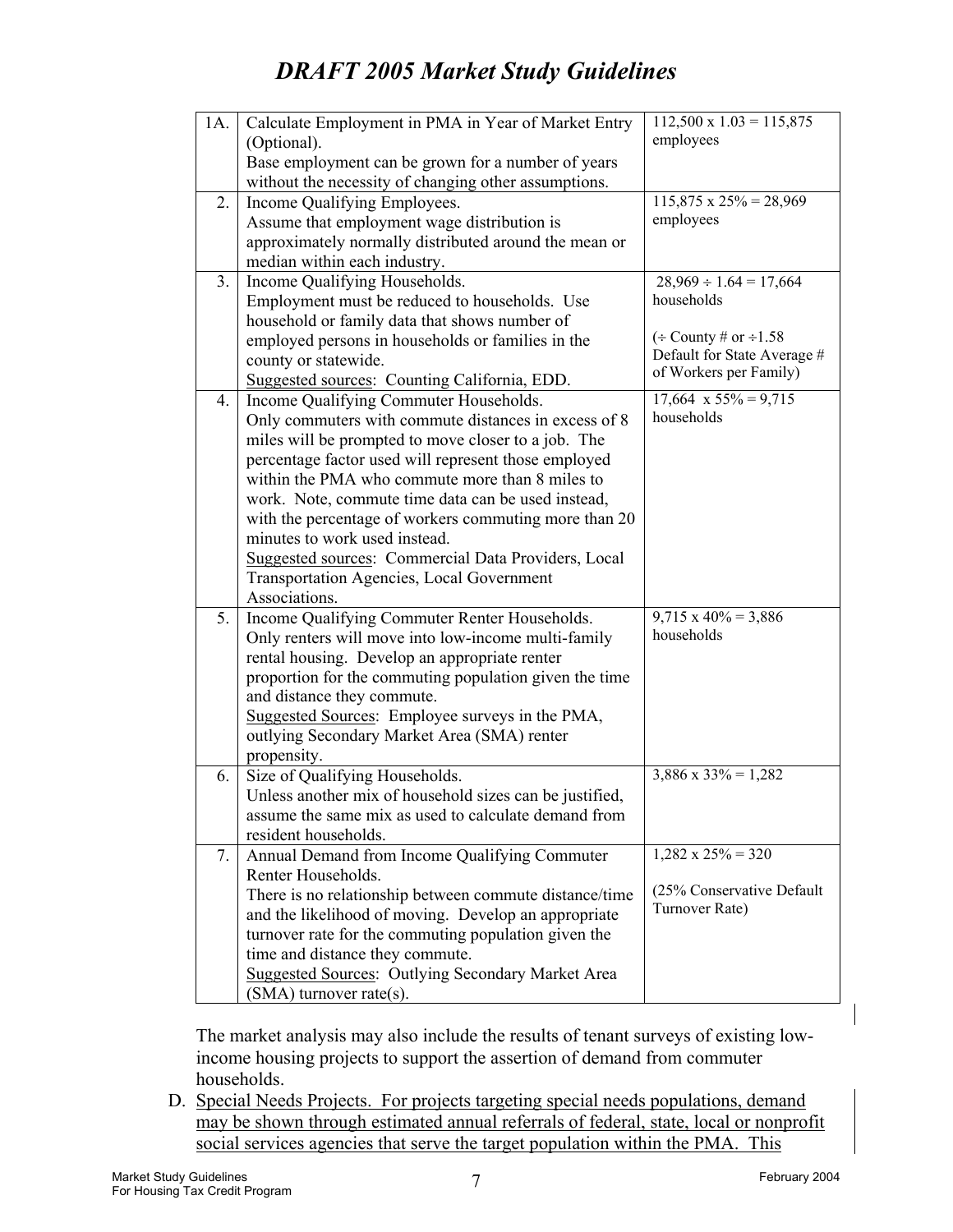evidence must include certified, written estimates from the appropriate service provider(s) of the annual referrals, and an estimate of the proportion of those referrals the agency believes will meet the project's income qualifications.

E. Analysis.

For all but Special Needs Projects, t<sub>The demand analysis must include:</sub>

- 1. A detailed analysis of the income levels of the potential tenants for the proposed units. The analysis must state and provide support for the minimum household income used for total housing expenses to set the lower limit of the targeted household income range.
- 2. A calculation of annual demand in the projected year of market entry for each unit size and rent level as outlined in A-C above.
- 3. A calculation of the Capture Rate for each Income Limit in the subject property incorporating any other regulatory agency restrictions such as age, income, living in Substandard Conditions, renters versus home owners, household sizes, etc. For rehabilitation projects, the calculated Capture Rate may be based on the estimated number of units that will be normally vacant due to turnover plus the number of units that the existing tenants will be required to vacate for failing to income qualify for a unit, during the year the project is projected to be placed in service.
- 4. A calculation of the Penetration Rate. For rehabilitation projects, the calculated Penetration Rate may be based on the estimated number of units that will be normally vacant due to turnover plus the number of units that the existing tenants will be required to vacate for failing to income qualify for a unit, during the year the project is projected to be placed in service.
- 5. A projection of, and explanation for, any future changes in the housing population within the PMA.
- 6. Identification of risks (i.e. competitive properties which may come on line at the same time as the subject property; declining population in the PMA, etc.), unusual conditions and mitigating circumstances.
- 7. Documentation and descriptions that show the methodology for calculations in the analysis section and relate the conclusions to the data.

#### **VII. ABSORPTION RATE:**

The market study should define and justify the Absorption Rate for the subject property. The absorption period is considered to start as soon as the first units are released for occupancy. The analysis must provide an estimate of the time required to reach 95% occupancy. The absorption rate determination should consider, but is not limited to, such factors as the overall estimate of new household growth, the available supply of competitive units, observed trends in absorption of comparable units, and the availability of subsidies and rent specials. The month leasing is assumed to begin should accompany all absorption estimates

#### **VIII. COMPETITIVE RENTAL MARKET:**

#### A) Market Rate Comparables:

1. The market study must identify what market rate developments are currently available to serve the target market in the PMA, and provide sufficient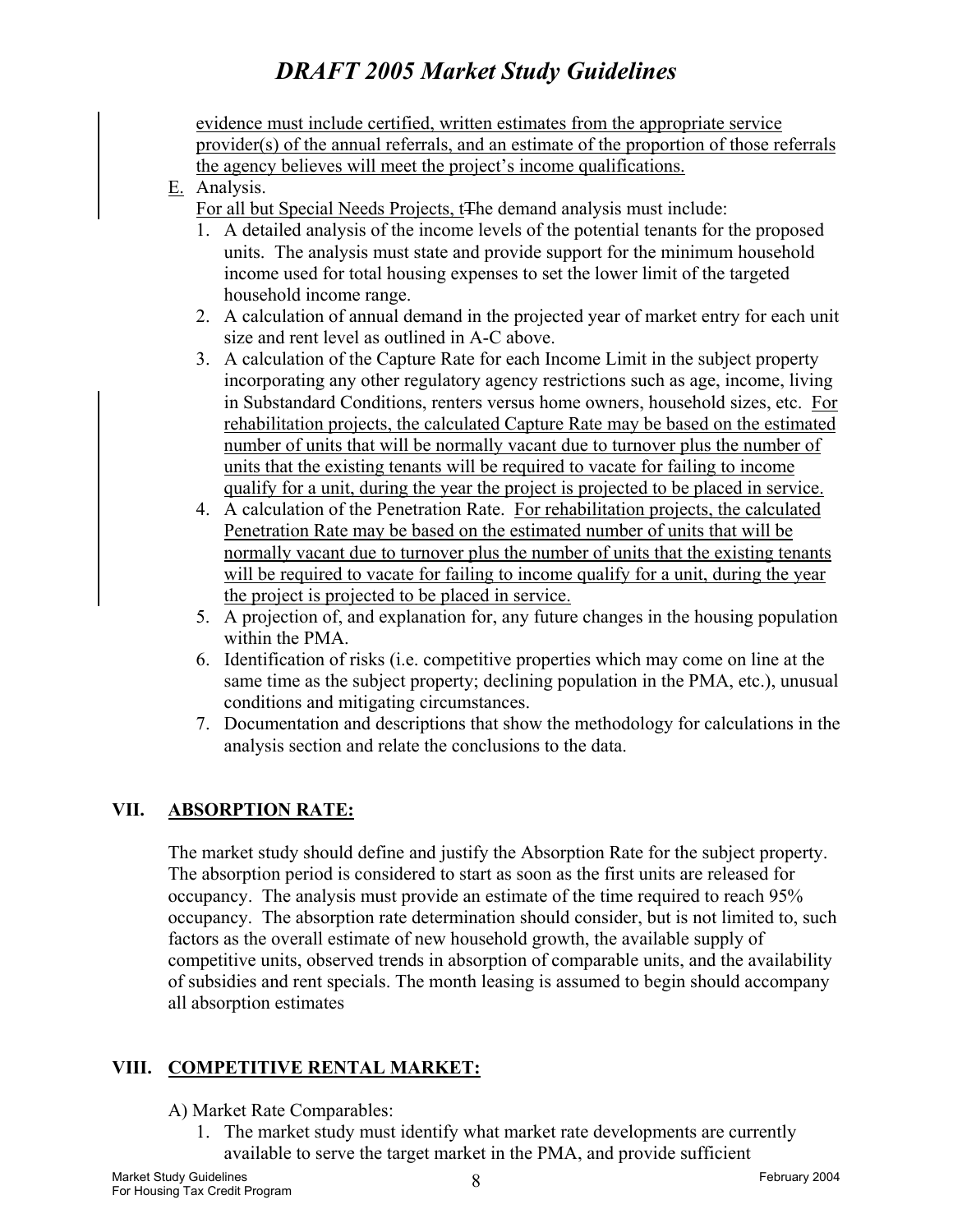information on existing developments to allow a reviewer who is unfamiliar with the PMA to understand the current market conditions.

- 2. At least three (3) comparable market-rate rental properties within one mile (or, in the case of projects where comparables do not exist within one mile, in the PMA) of the subject property, should be included in the market analysis.
- 3. The analysis should include information on all rental developments that can be considered currently available to serve the target population in the PMA as well as planned rental developments in the PMA that could also serve the target population and are expected to be placed in service during the two years following the year of the project's application to TCAC.
- 4. A 10-year (or other appropriate period) history of building permits in the PMA, if available, by housing type and comments on building trends in relation to household trends.
- 5. For rural projects, analyze the availability and cost of purchasing a single-family home and/or mobile home in comparison to paying the subject property rent.
- B) Existing and Planned Affordable Housing Comparables:
	- 1. Provide a list of existing or planned affordable housing developments in the PMA. Where possible, provide the design type, target population, unit mix and income levels to be served.
	- 2. Assess the impact of the proposed development on existing and planned affordable housing. The analysis should include a consideration of the age of existing affordable units, amenities offered as compared to those proposed at the subject development, and whether there is sufficient market demand (i.e., demand is greater than or equal to projected supply) for the existing affordable housing and the proposed affordable housing.
- C) Rent Comparability Matrix: A separate rent comparability matrix must be completed for each unit type (SRO, Studio, One-Bedroom, etc.) in a project, for both market rate and affordable housing comparables (i.e., for a mixed income project with one-, twoand three-bedroom units, six rent comparability matrices must be completed). The rent comparability matrix must demonstrate that the proposed tenant paid rents for each tax credit unit type in the proposed development will be at least 10% below rents for the same unit types in the comparable market rate rental properties, and the units value ratio (\$/SF) will be 10% below the values for the same unit types in the comparable rental properties. In rural areas lacking sufficient three and four bedroom market rate rental comparables, the rent comparability matrix must show that in comparison to three and four bedroom single-family rentals, that the tax credit rents will be at least 20% below rents for these single family homes, and the units value ratio (\$/SF) will be at least 20% below that of single family homes. A minimum of three projects used to demonstrate that the subject meets these requirements must be within one miles-mile of the subject, unless the analyst can certify that no multifamily rentals with similar unit sizes exist within a that one-mile radius. All of the listed characteristics of the subject project and comparable projects must be addressed. Additional characteristics of a project may be considered but must be justified in the body of the analysis. The rent comparability matrix file (in Excel format) is available on the TCAC website.

Instructions for Completing the Rent Comparability Matrix: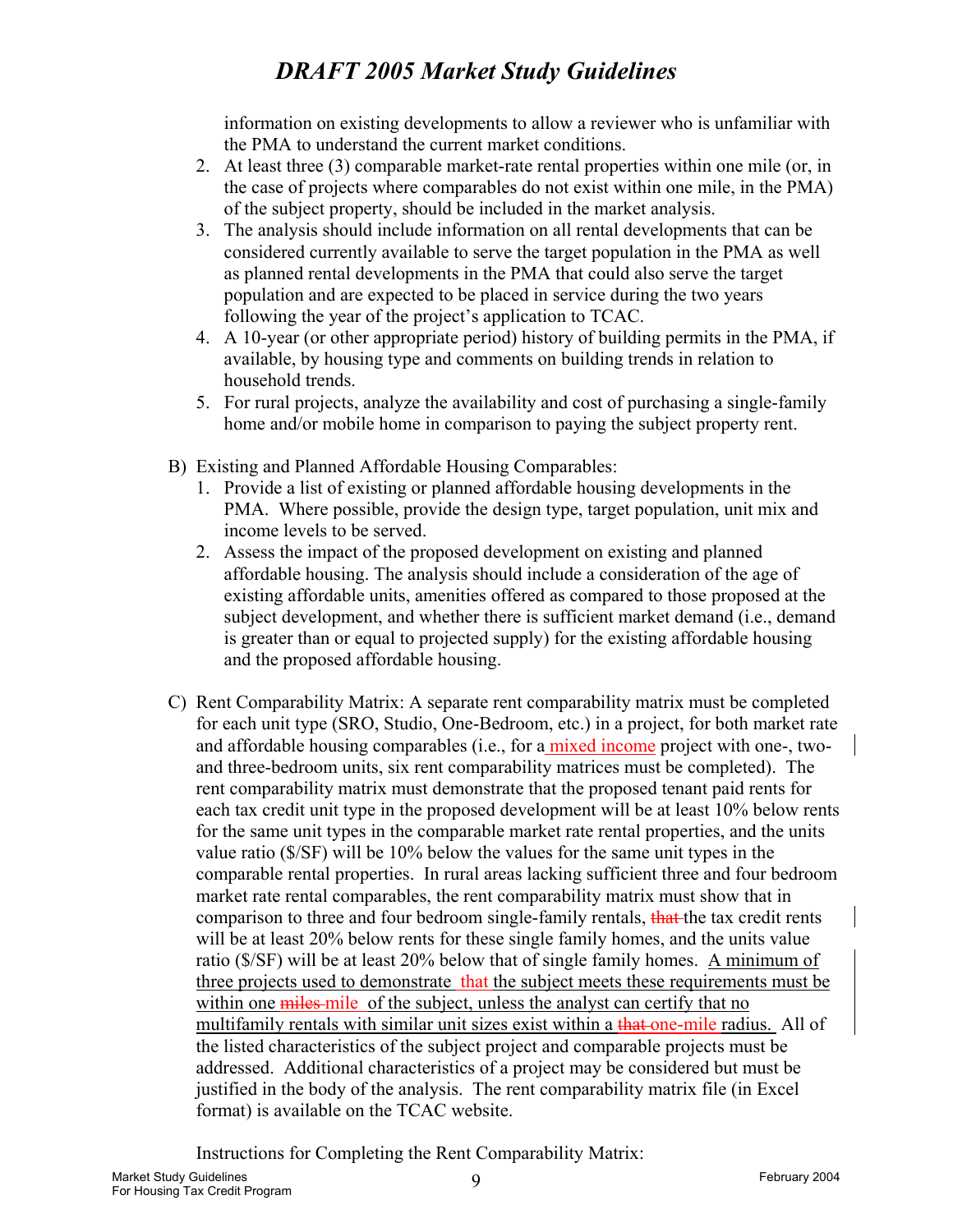- 1. Prepare a separate matrix for each low-income unit type (SRO, studio, onebedroom, etc.).
- 2. Note all of the various characteristics of the subject property. Consider only those amenities that are appropriate to ALL of the units of a particular type. For the purposes of meeting the 10% below market rate requirement, use the highest rent units for each of the project's unit types.
- 3. Comparable projects should be entered beginning with the closest to the most distant from the project. Note the appropriate characteristics for each of the comparables. If appropriate, assign a value to the differences in characteristics between the comparable and the subject project. If the comparable is inferior to the subject on a particular characteristic, adjust the comparable upward. If the comparable is superior to the subject, adjust the comparable downward. The result should be a determination of what rent the comparable could obtain if it were more similar to the subject. Not all characteristics will affect rents. Make adjustments only for differences in characteristics that would affect the amount of rent tenants in the subject's market area are willing to pay. Create different entries for similar units types with different rents or amenities in a comparable.

The analysis and text accompanying the rent comparables matrix must:

- Include a contact list that includes the project name, address, phone number and a contact name for each market and income-restricted comparable.
- Include color photos of each property.
- Include a map identifying the location of each property in relation to the subject
- Note-Identify those projects the analyst considers the best comparables.
- Explain why each adjustment was made and how the dollar value of the adjustment was derived.
- Explain and justify the inclusion of any additional characteristics in the matrix. These additional characteristics should consist of services and amenities. Characteristics that are primarily esthetic in nature should not be included.
- Include a tenant profile as well as additional information related to households on a waiting list if the proposed development represents an additional phase of an existing housing development.
- Provide the target population, type of design, number of units, unit configuration, rent concessions, rent structure and rent increase or decrease trends for the proceeding three years.
- Provide an estimate of the Market Vacancy Rate for the PMA rental housing stock by population served (i.e. market rate, Low Income Housing Tax Credit, and Project Based Rent Assistance) and type of occupancy (i.e. family, seniors, special populations) and unit size.
- Provide the estimated date of market entry and any other relevant market analysis information for developments in the planning or construction stages. If there are no developments in the planning stages or under construction, a statement to that effect must be provided.
- Derive a Market Rent for the subject property and quantify and discuss Market Advantage or Disadvantage of the subject and impact on Marketability.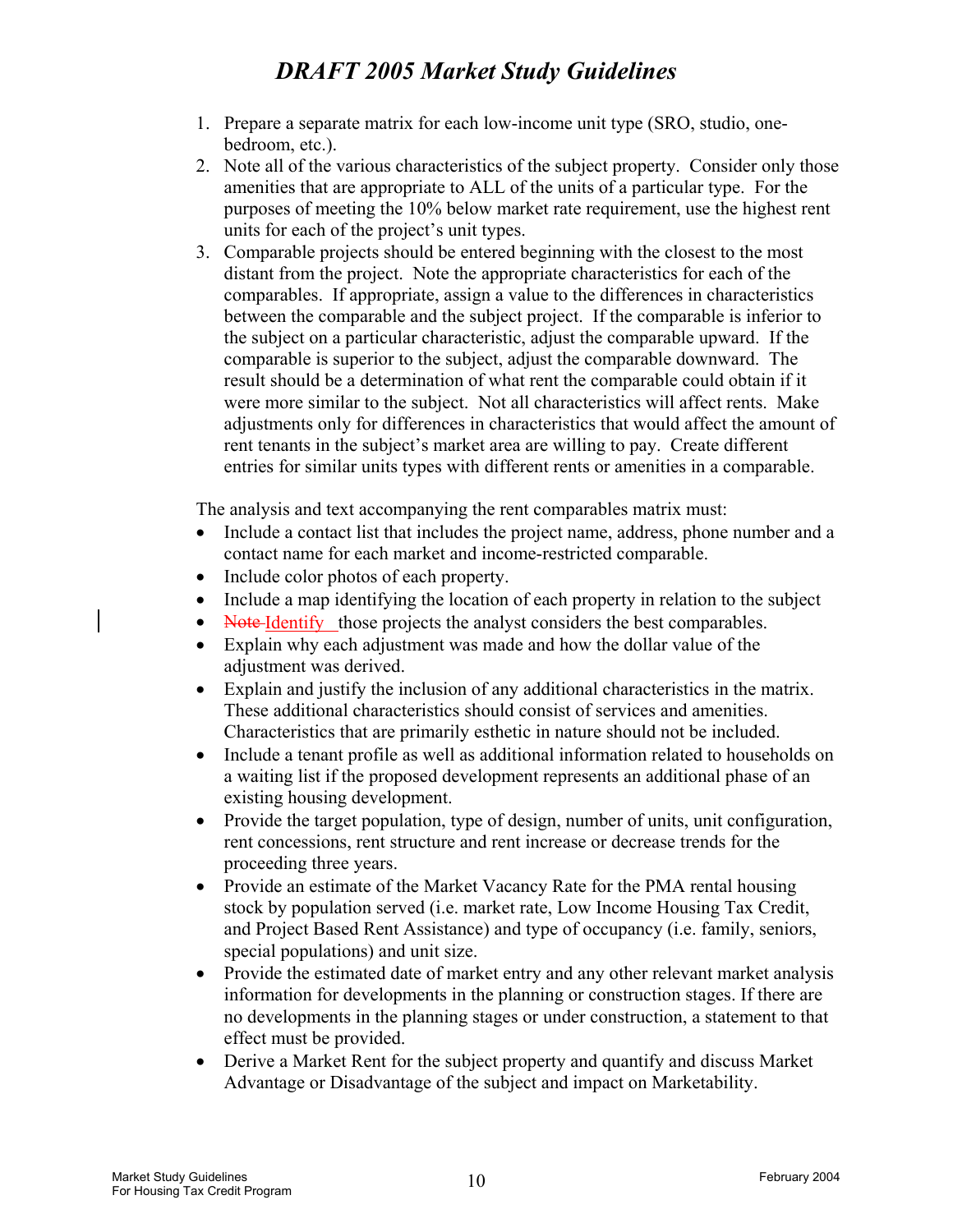#### **IX. APPENDICES**

The Appendices of the analysis shall include:

- 1. A bibliographical list of the data sources used in the Market Study.
- 2. The demographic reports used for the study.
- 3. A utility allowance schedule.
- 4. A resume describing the Market Analyst's experience and background, which must be provided with each market study.
- 5. A copy of the floor plans and elevations.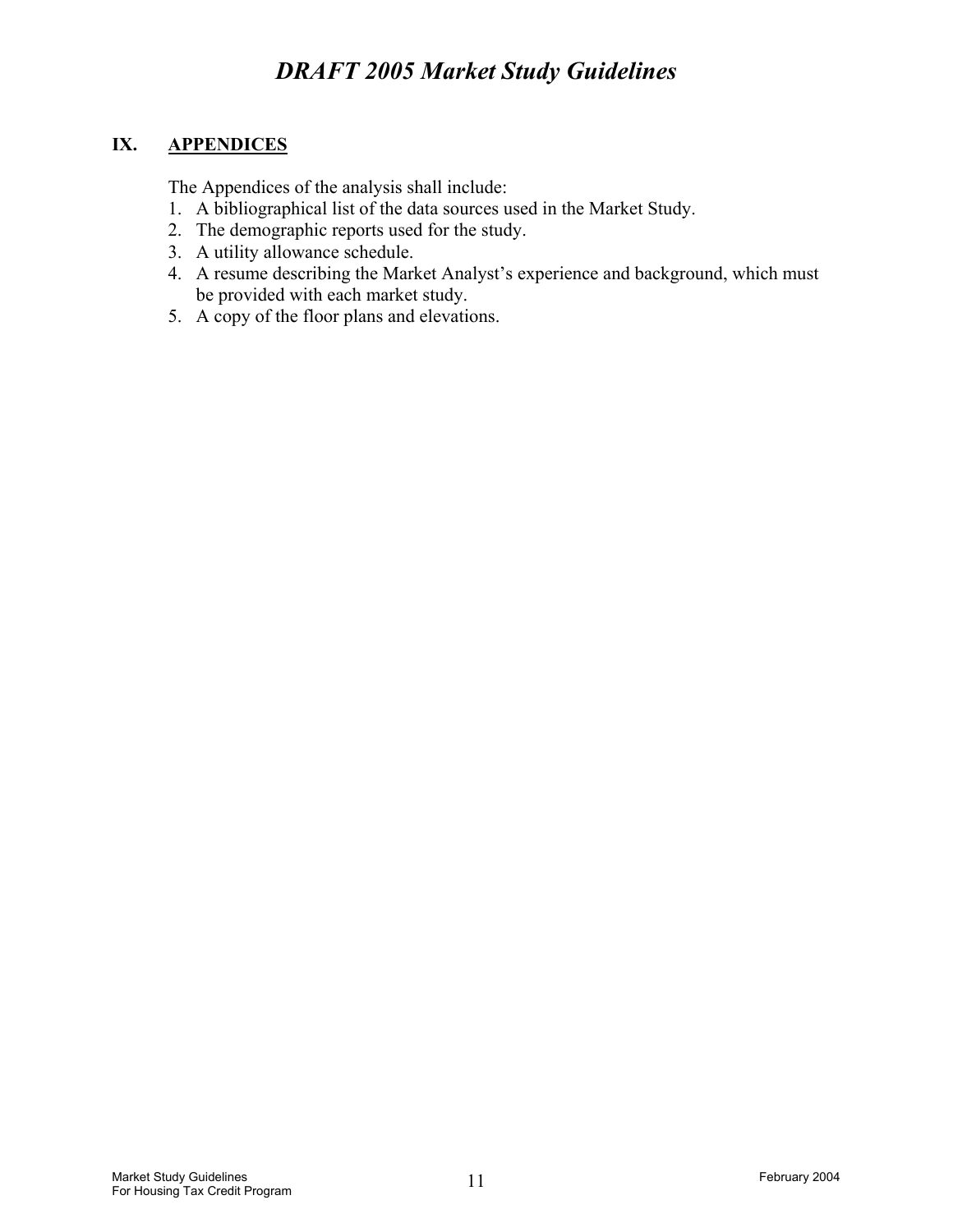#### **APPENDIX A: MARKET STUDY TERMINOLOGY**

| Terminology            | Definition                                                                      |
|------------------------|---------------------------------------------------------------------------------|
| Absorption             | The period of time necessary for a newly constructed or renovated               |
| Period                 | property to achieve the Stabilized Level of Occupancy. The Absorption           |
|                        | Period begins when the first temporary or permanent certificate of              |
|                        | occupancy is issued and ends when the last unit needed to reach the             |
|                        | Stabilized Level of Occupancy has a signed lease. Assumes a typical pre-        |
|                        | marketing period, prior to the issuance of the certificate of occupancy, of     |
|                        | about three to six months. The month leasing is expected to begin should        |
|                        | accompany all absorption estimates.                                             |
| <b>Absorption Rate</b> | The average number of units rented each month during the Absorption             |
|                        | Period.                                                                         |
| Amenity                | Tangible or intangible benefits offered to a tenant at no fee (with the         |
|                        | exception of day care), typically on-site recreational facilities or planned    |
|                        |                                                                                 |
| Annual Demand          | programs, services and activities.                                              |
|                        | The total estimated demand present in the market in any one year for the        |
|                        | type of units proposed. Annual demand estimates factor in tenure, tenant        |
| Area Median            | age, income restrictions, family size and turnover.                             |
|                        | 100% of the gross median Household income for a specific Metropolitan           |
| Income or AMI          | Statistical Area, county or non-metropolitan area established annually by       |
|                        | HUD.                                                                            |
| <b>Assisted Living</b> | These projects are typically referred to as "residential care" or "intermediate |
|                        | care" facilities and provide a continuum of living and personal care services.  |
| <b>Basic Rent</b>      | The minimum monthly rent that tenants who do not have rental assistance         |
|                        | pay to lease units developed through the USDA-RD Section 515 Program,           |
|                        | the HUD Section 236 Program and HUD Section 223(d)(3) Below Market              |
|                        | Interest Rate Program. The Basic Rent is calculated on the rent required to     |
|                        | operate the property, maintain debt service on a subsidized mortgage with a     |
|                        | below-market interest rate, and provide a return on equity to the developer in  |
|                        | accordance with the regulatory documents governing the property.                |
| Capture Rate           | The percentage of age, size, and income qualified renter Households in the      |
|                        | Primary Market Area that the property must capture to achieve the Stabilized    |
|                        | Level of Occupancy. The Capture Rate is calculated by dividing the total        |
|                        | number of units at the property by the total number of age and income           |
|                        | qualified renter Households in the primary market area. See Penetration         |
|                        | Rate for rate for entire market area.                                           |
| Comparable             | A market-rate or Affordable Housing property that is representative of the      |
| Property               | rental housing choices of the subject's Primary Market Area and that is         |
|                        | similar in construction, size, amenities, or age.                               |
| Concession             | Discount given to a prospective tenant to induce the tenant to sign a lease.    |
|                        | Concessions typically are in the form of free rent for a specific period of     |
|                        | time.                                                                           |
| Congregate Care        | Senior-restricted projects that are characterized by independent living units,  |
|                        | coupled with a continuum of resident services. Resident services can            |
|                        | include, but are not limited to, providing one or more meals per day,           |
|                        | housekeeping assistance, linen service, 24-hour security and transportation     |
|                        | service.                                                                        |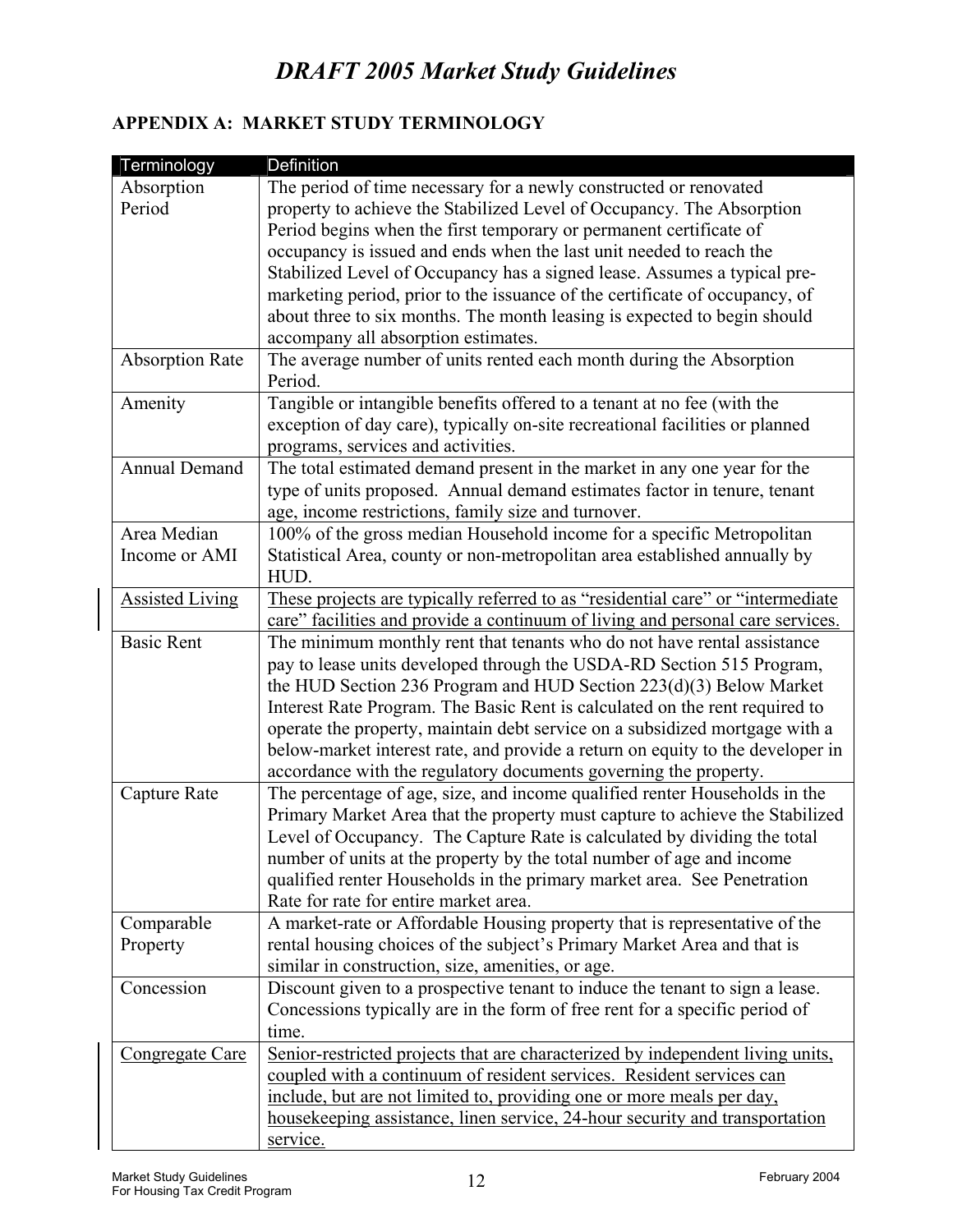| <b>Contract Rent</b>   | The actual monthly rent payable by the tenant, including any rent subsidy                                                                                |
|------------------------|----------------------------------------------------------------------------------------------------------------------------------------------------------|
|                        | paid on behalf of the tenant, to the owner, inclusive of all terms of the lease.                                                                         |
| Demand                 | An estimate of the total number of market Households that have both the                                                                                  |
|                        | desire and the ability to obtain the product and/or services offered.                                                                                    |
| <b>Effective Rents</b> | Market Rents less concessions.                                                                                                                           |
| Family                 | A family consists of a householder (i.e., one who occupies or owns a                                                                                     |
|                        | house/head of a household) and one or more other persons living in the same                                                                              |
|                        | household who are related to the householder by birth, marriage, or adoption.                                                                            |
|                        | Not all households contain families since a household may comprise a group                                                                               |
|                        | of unrelated persons or one person living alone. (Source: US Census)                                                                                     |
| <b>Gross Rent</b>      | The monthly housing cost to a tenant which equals the Contract Rent                                                                                      |
|                        | provided for in the lease plus the estimated cost of all Tenant Paid Utilities.                                                                          |
| Household              | All the persons who occupy a housing unit as their usual place of residence.                                                                             |
|                        | The occupants may be a single family, one person living alone, two or more                                                                               |
|                        | families living together, or any other group of related or unrelated persons                                                                             |
|                        | who share living arrangements. (Source: U.S. Census)                                                                                                     |
| Household              | Changes in the number of Households for a particular area over a specific                                                                                |
| Trends                 | period of time, which is a function of new Household formation (e.g. at                                                                                  |
|                        | marriage or separation) and decreasing average Household size.                                                                                           |
| Income Band            | The range of incomes of Households which can pay a specific rent but do not                                                                              |
|                        | have more income than is allowed by the Income Limits of a particular                                                                                    |
|                        | housing program. The minimum income typically is based on a defined                                                                                      |
|                        | Acceptable Rent Burden percentage and the maximum typically is pre-                                                                                      |
|                        | defined by specific programmatic requirements or by general market                                                                                       |
|                        | parameters.                                                                                                                                              |
| Independent            | Senior-restricted projects characterized by independent living units and a                                                                               |
| Living                 | lack of assisted living services. Such projects may have community rooms,<br>club houses or other common area amenities but do not offer assisted living |
|                        | services. Tenants must contract for assisted living services with public or                                                                              |
|                        | private agencies.                                                                                                                                        |
| Infrastructure         | Services and facilities including roads, highways, water, sewerage,                                                                                      |
|                        | emergency services, parks and recreation, etc. Infrastructure includes both                                                                              |
|                        | public and private facilities.                                                                                                                           |
| Market                 | The difference, expressed as a percentage, between the estimated market rent                                                                             |
| Advantage              | for an apartment property without income restrictions and the lesser of $(a)$                                                                            |
|                        | the owner's proposed rents or (b) the maximum rents permitted by the                                                                                     |
|                        | financing program for the same apartment property.                                                                                                       |
| Market Area            | A geographic area from which a Property is expected to draw the majority of                                                                              |
|                        | its residents.                                                                                                                                           |
| Market Area,           | The most likely geographic area from which a Property would draw its                                                                                     |
| Primary (PMA)          | support.                                                                                                                                                 |
| Market Area,           | The portion of a market area that supplies additional support to an apartment                                                                            |
| Secondary              | property beyond that provided by the primary market area.                                                                                                |
| (SMA)                  |                                                                                                                                                          |
| Market Demand          | The number of units required in a defined market area to accommodate                                                                                     |
|                        | Demand (i.e. Households that desire to improve the quality of their housing                                                                              |
|                        | without significantly increasing their economic burden).                                                                                                 |
| Market                 | An analysis that determines whether a proposed development can attain its                                                                                |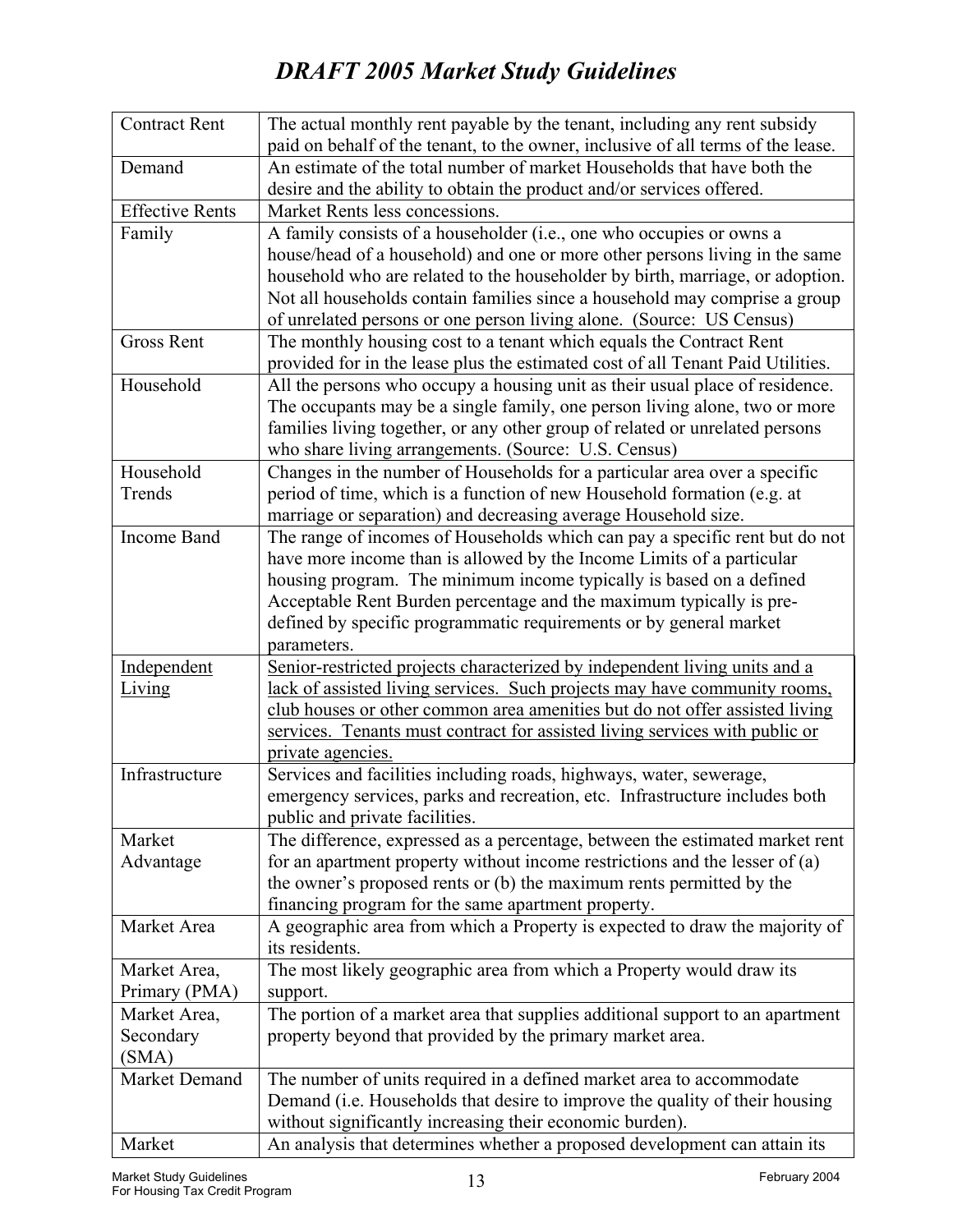| Feasibility             | target rents, taking into account the development's characteristics (location,  |
|-------------------------|---------------------------------------------------------------------------------|
| Analysis                | size, unit mix, design, and amenities), the depth of its target market, and the |
|                         | strength of its appeal in comparison to other existing and planned options      |
|                         | available to potential consumers.                                               |
| Marketability           | The manner in which the subject fits into the market; the relative desirability |
|                         | of a property (for sale or lease) in comparison with similar or competing       |
|                         | properties in the area.                                                         |
| Market Vacancy          | Average number of apartment units in any market area which are unoccupied       |
| Rate                    | divided by the total number of apartment units in the same market area,         |
|                         | excluding units in properties which are in the lease-up stage.                  |
| Move-up                 | An estimate of how many consumers are able and willing to relocate to more      |
| Demand                  | expensive or desirable units, such as tenants who move up from Class C          |
|                         | properties to Class B; and Class B tenants that move up to class A properties;  |
|                         | and tenants that move from Class C and B properties to new superior Tax         |
|                         | Credit properties. For purposes of demonstrating move-up demand both            |
|                         | changes in Class Construction Type, and changes in Quality Classification of    |
|                         | 5 or more, may be considered (Reference the California State Board of           |
|                         | Equalization Assessor's Handbook Section 531, January 2003, pages 4-5 for       |
|                         | definitions of Class and Quality Classifications).                              |
| Neighborhood            | An area of a city or town with common demographic and economic features         |
|                         | that distinguish it from adjoining areas.                                       |
| Net Rent (also          | Gross Rent less Tenant Paid Utilities.                                          |
| referred to as          |                                                                                 |
| Contract or             |                                                                                 |
| Lease Rent)             |                                                                                 |
| <b>Penetration Rate</b> | The percentage of age and income qualified renter Households in the             |
|                         | Primary Market Area that all existing and proposed properties, to be            |
|                         | completed within six months of the subject, and which are competitively         |
|                         | priced to the subject that must be captured to achieve the Stabilized Level of  |
|                         | Occupancy. Funding agencies may require restrictions to the qualified           |
|                         | Households used in the calculation including age, income, living in             |
|                         | substandard housing, mover ship and other comparable factors. See Capture       |
|                         | Rate for property specific rate.                                                |
| Pent-up Demand          | A market in which there is a scarcity of supply and vacancy rates are very      |
|                         | low.                                                                            |
| Population              | Changes in population levels for a particular area over a specific period of    |
| trends                  | time—which is a function of the level of births, deaths, and net migration.     |
| Project Based           | Rental assistance from a federal, state or local program that is allocated to   |
| <b>Rent Assistance</b>  | the property or a specific number of units in the property and is available to  |
|                         | each income eligible tenant of the property or an assisted unit.                |
| Rent Burden             | Contract Rent plus Tenant Paid Utilities divided by the gross monthly           |
|                         | Household income.                                                               |
| <b>Rent Burdened</b>    | Households with Rent Burden above the level determined by the lender,           |
| Households              | investor, or public program to be an acceptable rent-to-income ratio.           |
| <b>Restricted Rent</b>  | The maximum allowable rent under the restrictions of a specific housing         |
|                         | program or subsidy.                                                             |
| Saturation              | The point at which there is no longer demand to support additional units.       |
| Single-family           | A dwelling unit, either attached or detached, designed for use by one           |